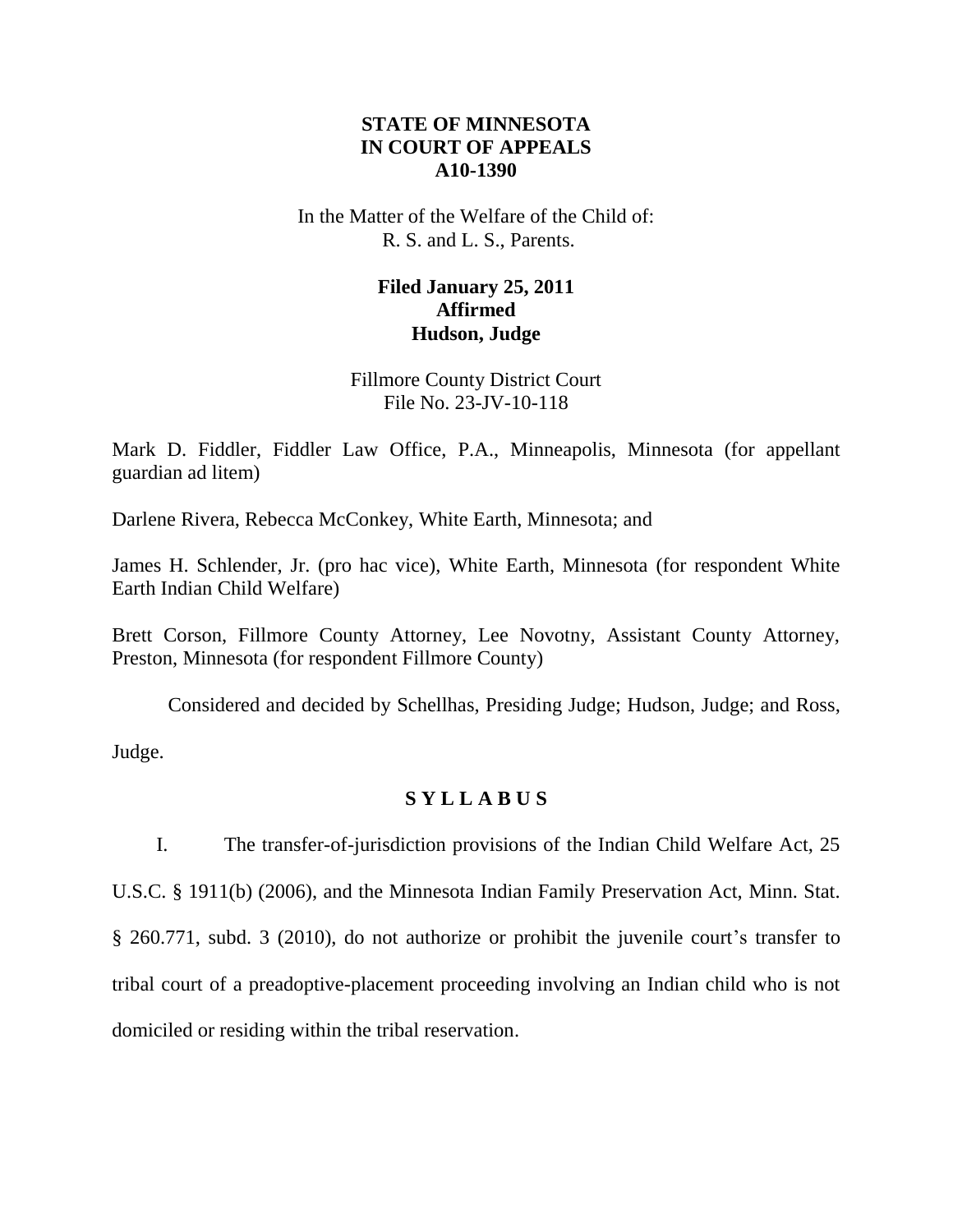II. Minnesota Rule of Juvenile Protection Procedure 48.01, subdivision 3, permits the juvenile court to transfer to tribal court a preadoptive-placement proceeding involving an Indian child who is not domiciled or residing within the tribal reservation.

### **O P I N I O N**

### **HUDSON**, Judge

On appeal, appellant-guardian ad litem contends that the juvenile court erred in granting respondent-tribe's motion to transfer this preadoptive-placement proceeding to tribal court. Although the transfer-of-jurisdiction provisions of the Indian Child Welfare Act (ICWA) and the Minnesota Indian Family Preservation Act (MIFPA) do not authorize or prohibit the transfer of this preadoptive-placement proceeding to tribal court, Minnesota Rule of Juvenile Protection Procedure 48.01, subdivision 3, specifically permits such a transfer. We therefore affirm.

#### **FACTS**

The facts are undisputed. S.S. was born on January 27, 2010, to R.S., who is not Indian, and L.S., who is a member of respondent White Earth Band of Ojibwe (tribe). R.S. and L.S. have six children in common, five of whom have previously been removed from their care and custody for abuse and neglect. Only S.S. is the subject of this action.

Immediately after S.S.'s birth, respondent Fillmore County Social Services Department contacted the tribe to confirm S.S.'s eligibility for membership and to inform the tribe that the county would be filing a petition to terminate parental rights. On February 4, 2010, the tribe notified the county that S.S. was eligible for membership and that the tribe would intervene in the anticipated termination-of-parental-rights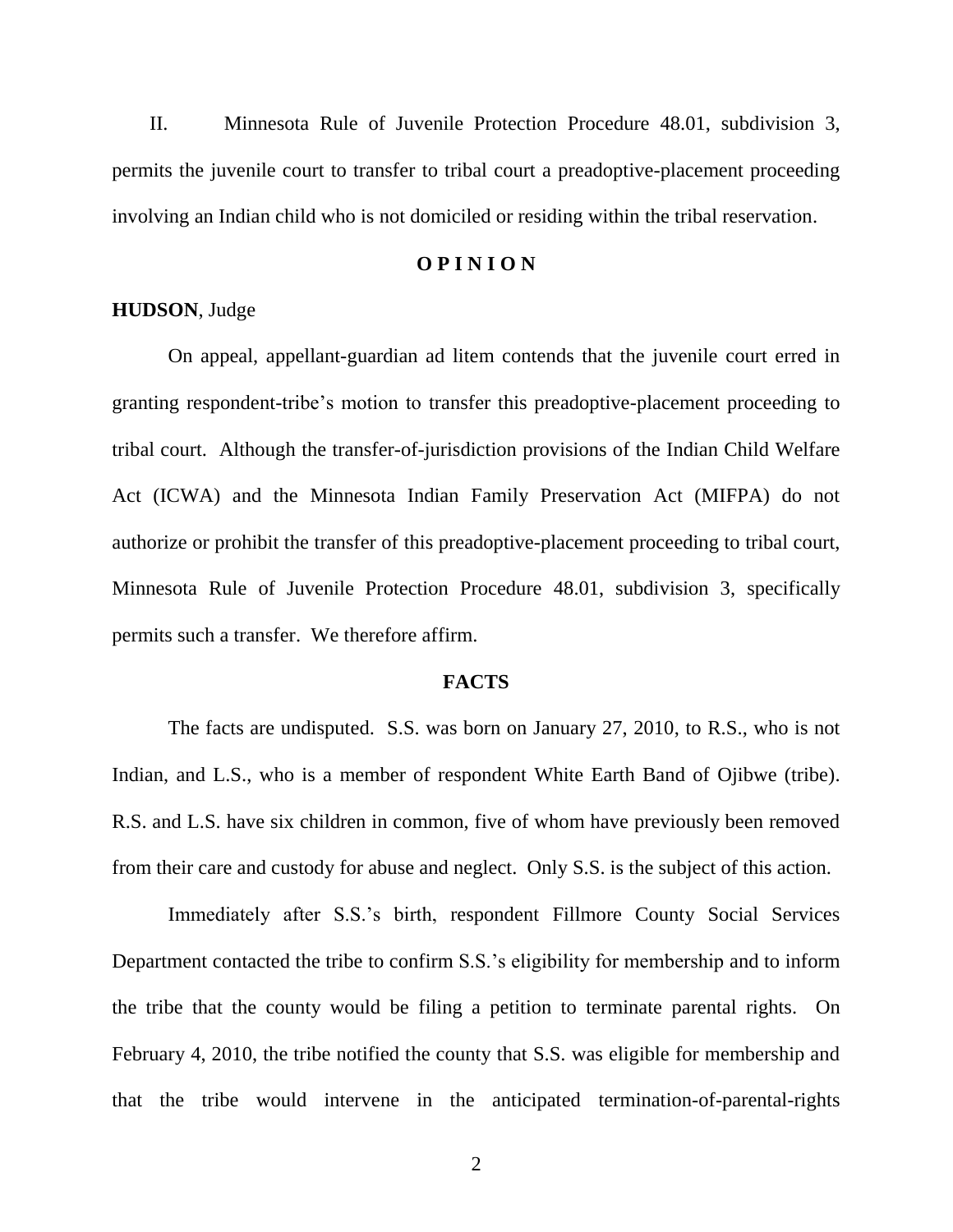proceeding. On February 5, 2010, the county filed an expedited petition for termination of parental rights, and the juvenile court issued an emergency order awarding the county temporary care, custody, and control of S.S.

On February 10, 2010, the juvenile court issued an order stating that the proceeding would be dismissed and jurisdiction transferred to the tribe if the tribe intervened and assumed jurisdiction prior to March 9, 2010. On February 22, 2010, the tribe notified the juvenile court that it was exercising its right to intervene but not its right to assume jurisdiction and transfer the proceeding to tribal court. The tribe therefore requested that the juvenile court reconsider the portion of its February 10, 2010, order stating that the tribe's intervention would trigger a transfer of jurisdiction. The juvenile court subsequently recognized the tribe as a party to the proceeding but never specifically ruled on the tribe's motion for reconsideration.

On April 29, 2010, the juvenile court terminated the parental rights of R.S. and L.S. with respect to S.S. The juvenile court ordered that S.S. remain in the custody of the county and later ordered that S.S. be transferred to the custody of the commissioner of human services so that she could be placed in a permanent home.<sup>1</sup> On June 16, 2010, the tribe filed a motion to transfer the case to tribal court; the county supported the motion. Appellant-guardian ad litem (GAL) objected to the transfer on the grounds that the proceeding was not transferrable and that, even if it were, there would be good cause to deny the transfer.

 $\overline{a}$ 

<sup>&</sup>lt;sup>1</sup> It is clear from the record that, in fact, the parties are working to place S.S. in a temporary home prior to establishing her permanent home.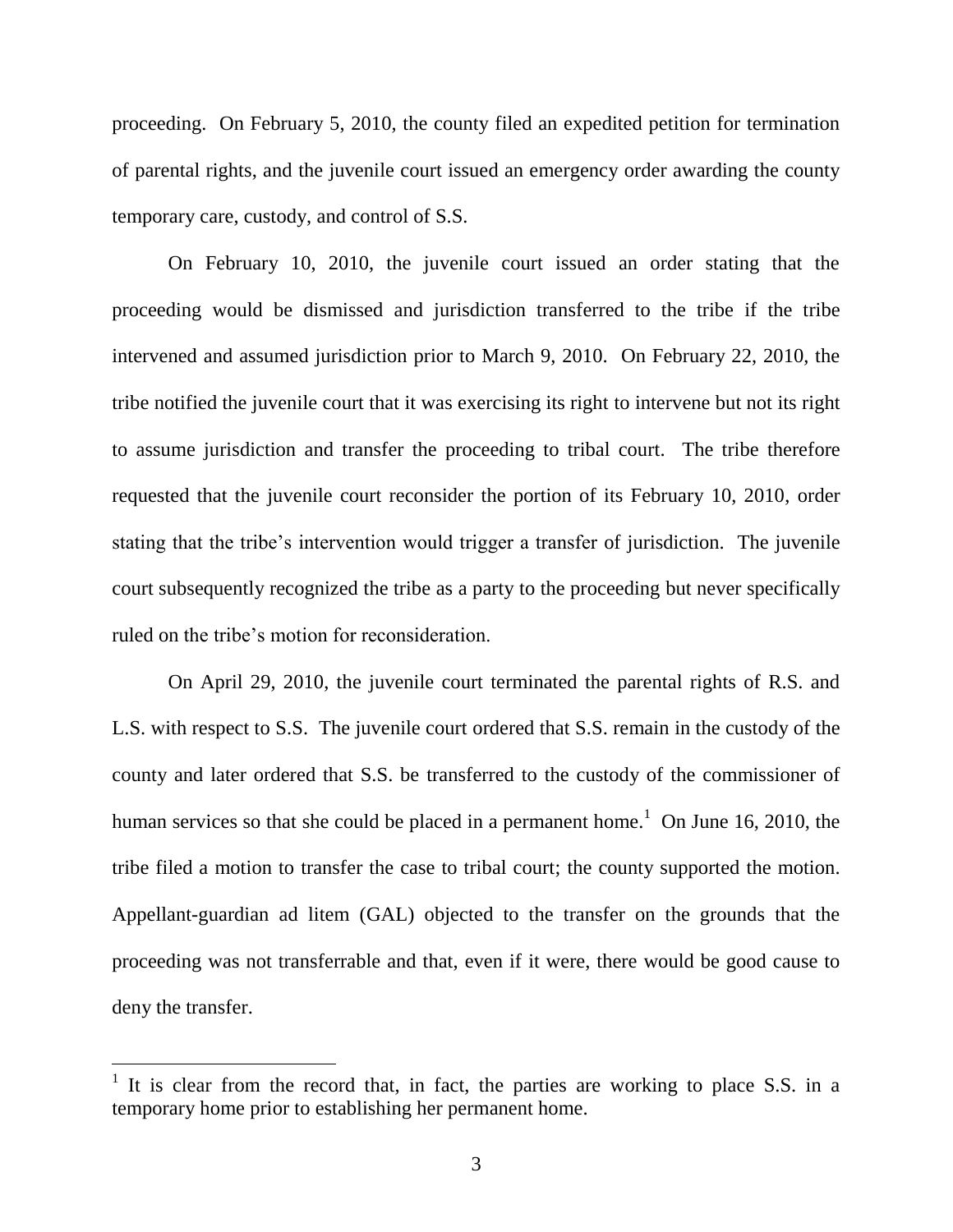On July 28, 2010, the juvenile court granted the tribe's motion to transfer. The juvenile court determined that ICWA applied to the proceeding and that good cause did not exist to deny the transfer.

On appeal, the GAL does not challenge the juvenile court's determination that ICWA generally applies to this proceeding. Instead, the GAL contends that the juvenile court erred by concluding that ICWA's transfer-of-jurisdiction provision permits the transfer of this preadoptive-placement proceeding to tribal court.<sup>2</sup>

#### **ISSUE**

Is the juvenile court permitted to transfer to tribal court a preadoptive-placement proceeding involving an Indian child who is not domiciled or residing within the tribal reservation?

### **ANALYSIS**

―The application of a statute to essentially undisputed facts is a question of law that this court reviews de novo." In re Welfare of Child of: T.T.B. & G.W., 724 N.W.2d 300, 307 (Minn. 2006). The material facts are undisputed. Thus, the principal issue here is whether the juvenile court had the legal authority to grant the tribe's motion to transfer this preadoptive-placement proceeding to tribal court. We begin by examining the statutory scheme of ICWA and its Minnesota equivalent, MIFPA. $^3$ 

 $2$  We note that the GAL does not challenge the juvenile court's conclusion that it lacked good cause to deny the transfer.

<sup>3</sup> Because the relevant provisions of ICWA and MIFPA are virtually the same, and because the purposes of ICWA and MIFPA are complementary, we rely on case law interpreting ICWA to inform our interpretation of MIFPA.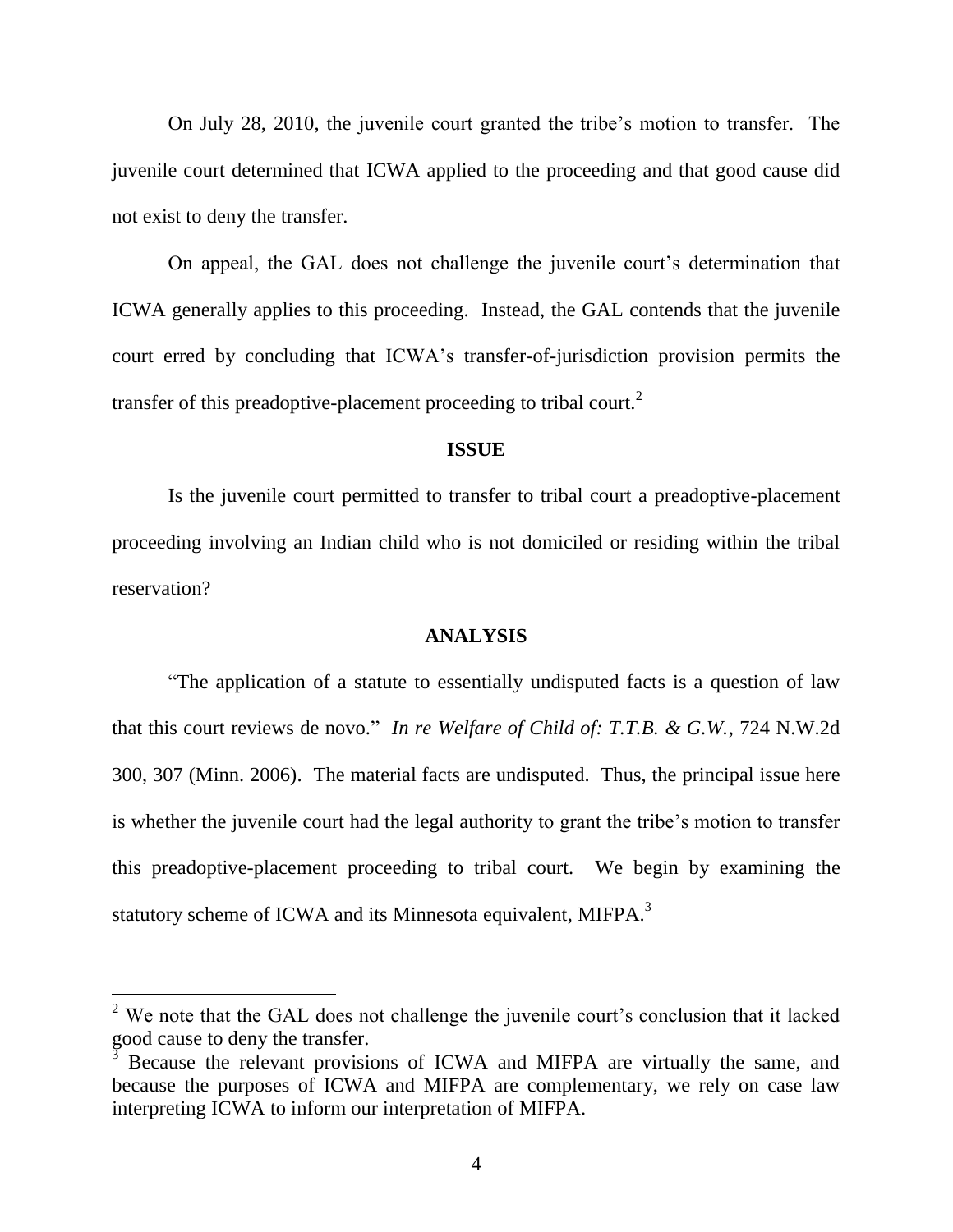ICWA was enacted in response to the "alarmingly high percentage" of Indian children who were being removed from Indian families by nontribal agencies and placed in non-Indian homes and institutions. 25 U.S.C. § 1901(4) (2006). ICWA's purpose is ―to protect the best interests of Indian children and to preserve stability of the Indian tribe and family.‖ *Gerber v. Eastman*, 673 N.W.2d 854, 856–57 (Minn. App. 2004), *review denied* (Minn. Mar. 16, 2004). Similarly, MIFPA's purpose is to "provid[e] for participation by Indian tribes in the placement of their children." 1985 Minn. Laws ch. 111, title, at 306; *see also Essling v. Markman*, 335 N.W.2d 237, 240 (Minn. 1983) (stating that courts may rely on the title of a statute as an indicator of legislative intent).

Both ICWA and MIFPA therefore apply whenever an "Indian child" is subject to a "child custody proceeding," as is the case here.<sup>4</sup> See In re Welfare of S.N.R., 617 N.W.2d 77, 80 (Minn. App. 2000) (stating that ICWA applies to child-custody proceedings involving Indian children), *review denied* (Minn. Nov. 15, 2000). S.S. is an "Indian child" under ICWA and MIFPA because she is eligible for membership in the tribe and is the biological child of a member of the tribe. *See* 25 U.S.C. 1903(4) (2006) (defining an "Indian child" in relevant part as a child who "is eligible for membership in an Indian tribe and is the biological child of a member of an Indian tribe"); Minn. Stat.  $\S$  260.755, subd.  $8(2)(2010)$  (defining an "Indian child" in relevant part as a child who "is eligible for membership in an Indian tribe"). This is also a "child custody proceeding" under

<sup>&</sup>lt;sup>4</sup> ICWA uses the term "child custody proceeding," and MIFPA uses the term "child placement proceeding" to refer to the same types of matters. *Compare* 25 U.S.C. 1903(1) (2006) (defining "child custody proceeding") *with* Minn. Stat. § 260.755, subd. 3 (2010) (defining a "child placement proceeding"). For clarity's sake, we use the term "child" custody proceeding" from ICWA.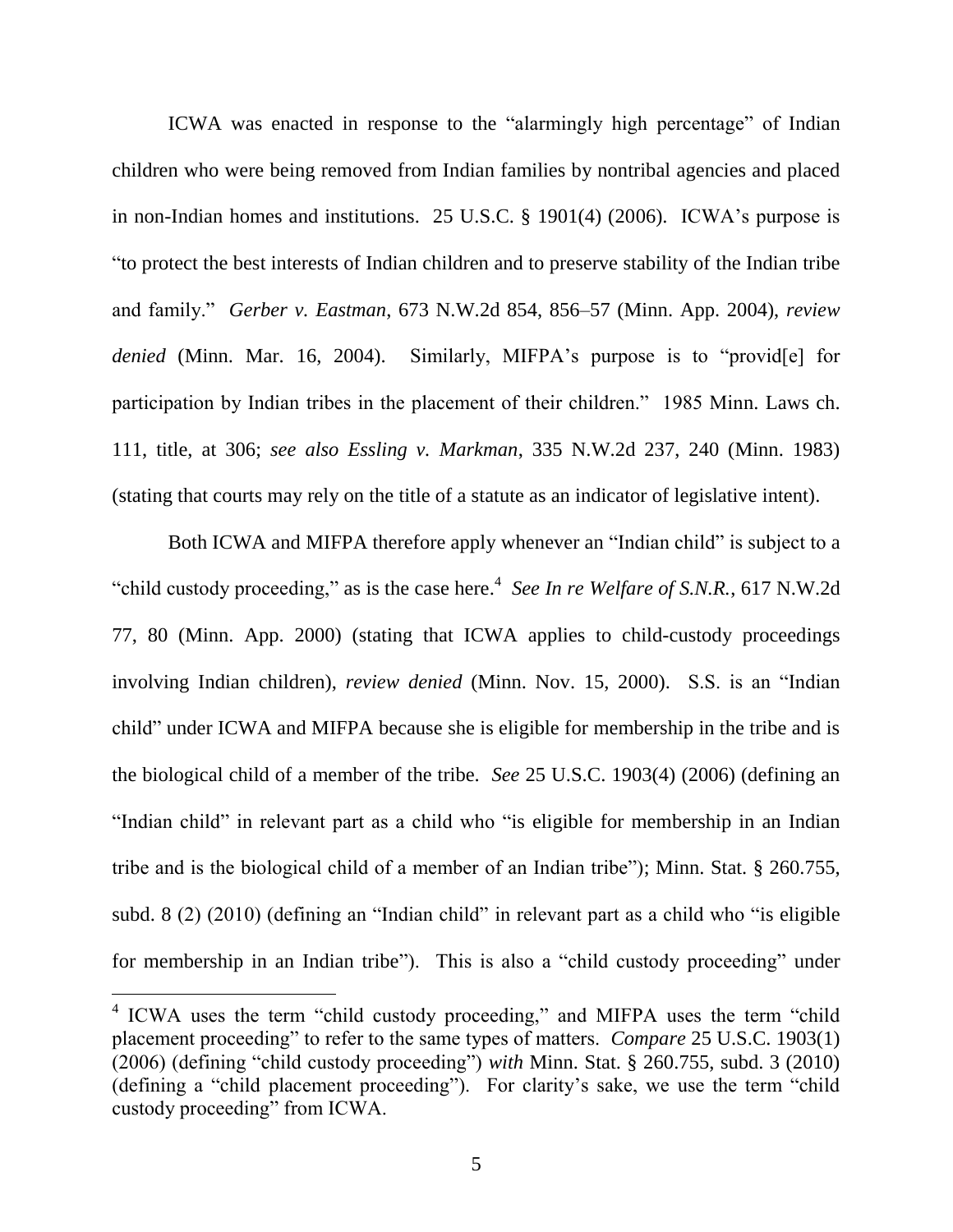ICWA and MIFPA. *See* 25 U.S.C. 1903(1) (2006) (defining a "child custody proceeding" as a proceeding for foster care placement, termination of parental rights, preadoptive placement, or adoptive placement); Minn. Stat. § 260.755, subd. 3 (2010) (defining a "child placement proceeding" as a proceeding for involuntary foster care placement, termination of parental rights, preadoptive placement, or adoptive placement). More specifically, this is a preadoptive-placement proceeding. *See* 25 U.S.C.  $§$  1903(1)(iii) (2006) (defining a "preadoptive placement" as involving "the temporary placement of an Indian child in a foster home or institution after the termination of parental rights, but prior to or in lieu of adoptive placement"); Minn. Stat.  $\S$  260.755, subd.  $3(c)$  (2010) (substantially same).<sup>5</sup>

Even though the GAL concedes that ICWA and MIFPA apply to this preadoptiveplacement proceeding, she contends that neither ICWA nor MIFPA permits its transfer to tribal court. The resolution of this issue turns on the interpretation of ICWA's and MIFPA's transfer-of-jurisdiction provisions, which are virtually identical. *Compare* 25 U.S.C. § 1911(b) (2006), *with* Minn. Stat. § 260.771, subd. 3 (2010). Namely, ICWA provides that

 $\overline{a}$ 

 $<sup>5</sup>$  As a practical matter, a Minnesota termination-of-parental-rights proceeding adjudicates</sup> the termination of parental rights, temporary placement, and permanent placement. *See* Minn. Stat. § 260C.317, subd. 3(b) (2010) (vesting juvenile court with continuing jurisdiction over a termination-of-parental-rights proceeding until the child is adopted or reaches the age of majority). But the various components of a Minnesota termination-ofparental-rights proceeding are distinct for the purposes of applying ICWA and MIFPA. *See In re Welfare of Children of R.M.B.*, 735 N.W.2d 348, 352 n.6 (Minn. App. 2007) (concluding that ―[a]lthough Minnesota courts regard [child-in-need-of-protection-orservices and permanency] proceedings as a continuous proceeding for purposes of disqualifying a district court judge, they are considered separate proceedings for other purposes").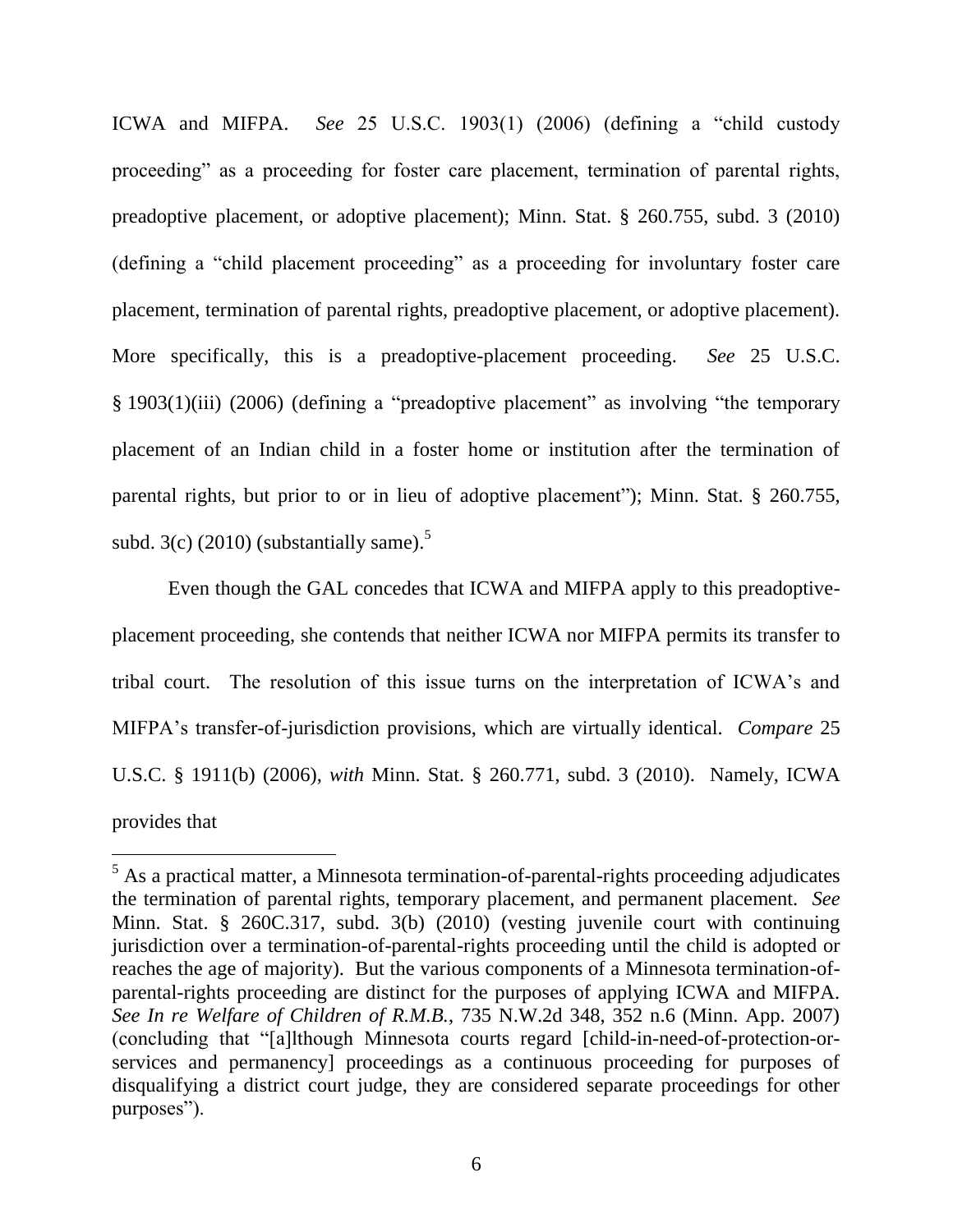[i]n any State court proceeding for the foster care placement of, or termination of parental rights to, an Indian child not domiciled or residing within the reservation of the Indian child's tribe, the court, in the absence of good cause to the contrary, shall transfer such proceeding to the jurisdiction of the tribe, absent objection by either parent, upon the petition of either parent or the Indian custodian or the Indian child's tribe.

25 U.S.C. § 1911(b).

### Similarly, MIFPA states that

[i]n a proceeding for the termination of parental rights or involuntary foster care placement of an Indian child [who is not a domiciliary or a resident of a tribal reservation or a ward of the tribal court], the court, in the absence of good cause to the contrary, shall transfer the proceeding to the jurisdiction of the tribe absent objection by either parent, upon the petition of either parent or the Indian custodian or the Indian child's tribe.

Minn. Stat. § 260.771, subd. 3.<sup>6</sup>

The juvenile court and the tribe interpret section 1911(b) to authorize the transfer

of this proceeding to tribal court, absent good cause to deny the transfer. The GAL

counters that section 1911(b) and section 260.771, subdivision 3, do not authorize, and in

 $6$  The only difference between the two provisions is the use of the term "foster care" placement" in section 1911(b), as opposed to "involuntary foster care placement" in section 260.771, subdivision 3. This difference is not substantive, however, because the definitions of "foster care placement" in ICWA and "involuntary foster care placement" in MIFPA are substantially the same. *Compare* 25 U.S.C. § 1903(1)(i) (2006) (ICWA definition of "foster care placement") *with* Minn. Stat. § 260.755, subd. 3(b) (2010) (MIFPA definition of "involuntary foster care placement"). Both terms refer to an action to remove an Indian child from his or her parents or Indian custodian and to place the child temporarily in a foster home or institution where the parent or Indian custodian cannot have the child returned upon demand, but when parental rights have not been terminated. *See* 25 U.S.C. § 1903(1)(i); Minn. Stat. § 260.755, subd. 3. For clarity's sake, we use the term "foster care placement" from ICWA.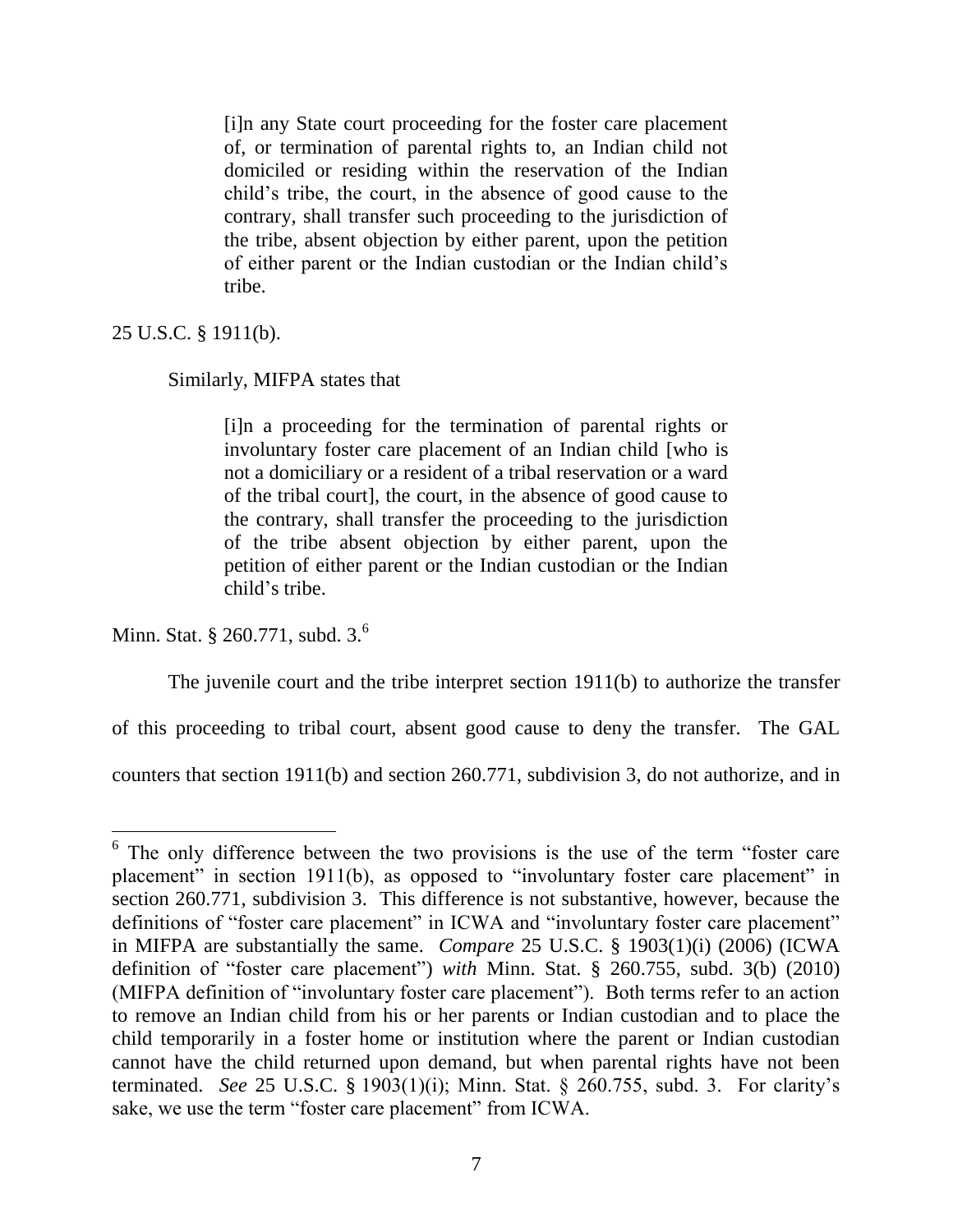fact prohibit, the transfer of this proceeding to tribal court, regardless of whether good cause exists to deny the transfer. Specifically, the GAL argues that, under section 1911(b) and section 260.771, subdivision 3, only certain types of child-custody proceedings—namely, those for foster care placement and termination of parental rights—can be transferred to tribal court. Thus, the GAL contends that preadoptive placement proceedings—which are not listed in either of these provisions—are not transferable under ICWA or MIFPA.

When interpreting a statute, we begin by determining "whether the statute's language, on its face, is clear or ambiguous." Am. Family Ins. Group v. Schroedl, 616 N.W.2d 273, 277 (Minn. 2000). If the statutory language is unambiguous, this court applies the statute's plain meaning. *Brua v. Minn. Joint Underwriting Ass'n*, 778 N.W.2d 294, 300 (Minn. 2010). But if the statutory language is ambiguous, this court resorts to the canons of statutory construction. *Premier Bank v. Becker Dev., LLC*, 785 N.W.2d 753, 759 (Minn. 2010). The language of a statute is ambiguous only if it is susceptible of more than one reasonable interpretation. *Brayton v. Pawlenty*, 781 N.W.2d 357, 363 (Minn. 2010).

We conclude that section 1911(b) and section 260.771, subdivision 3, are unambiguous with regard to the transfer of foster-care-placement and termination-ofparental-rights proceedings but are ambiguous with regard to the transfer of preadoptiveplacement proceedings. These provisions clearly authorize the transfer of foster-careplacement and termination-of-parental-rights proceedings to tribal court. But because they are silent on the transfer of preadoptive-placement proceedings to tribal court, there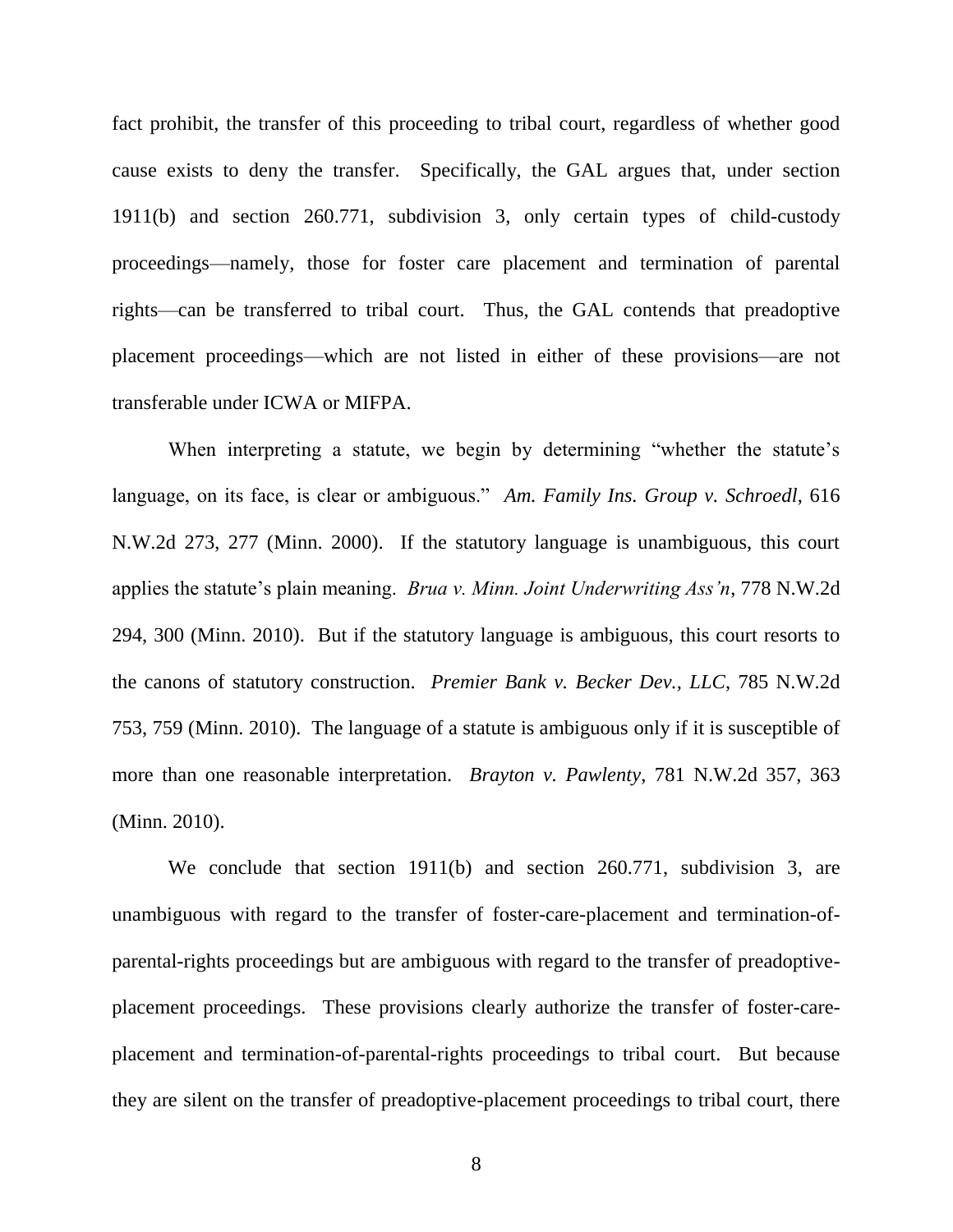is an ambiguity as to whether transfers of such proceedings are authorized, prohibited, or permitted by ICWA and MIFPA.

We begin our analysis by noting that both section 1911(b) and section 260.771, subdivision 3, plainly provide that, absent good cause or an objection by either parent, the state court must transfer to tribal court a proceeding for foster care placement or termination of parental rights involving an Indian child who is not domiciled or residing within the reservation. 25 U.S.C. § 1911(b); Minn. Stat. § 260.771, subd. 3. Our analysis is quickly complicated, however, by the fact that this proceeding was never one for foster care placement alone, and, given that parental rights were terminated in April 2010, it is no longer a proceeding for termination of parental rights. *See* 25 U.S.C. § 1903(1)(i)  $(2006)$  (defining "foster care placement"); Minn. Stat. § 260.755, subd. 3(b)  $(2010)$ (defining "involuntary foster care placement" substantially same); *see also* 25 U.S.C.  $\S$  1903(1)(ii) (2006) (defining "termination of parental rights"); Minn. Stat.  $\S$  260.755, subd. 3(d) (2010) (substantially same). Instead, this is now a proceeding for preadoptive placement. *See* 25 U.S.C. § 1903(1)(iii) (2006) (defining "preadoptive placement" as ―the temporary placement of an Indian child in a foster home or institution after the termination of parental rights, but prior to or in lieu of adoptive placement"); Minn. Stat. § 260.755, subd. 3(c) (2010) (substantially same).

But neither section 1911(b) nor section 260.771, subdivision 3, specifically addresses the transfer of preadoptive-placement proceedings. The parties implicitly argue that because section 1911(b) and section 260.771, subdivision 3, are silent regarding the transfer of preadoptive-placement proceedings, the provisions must be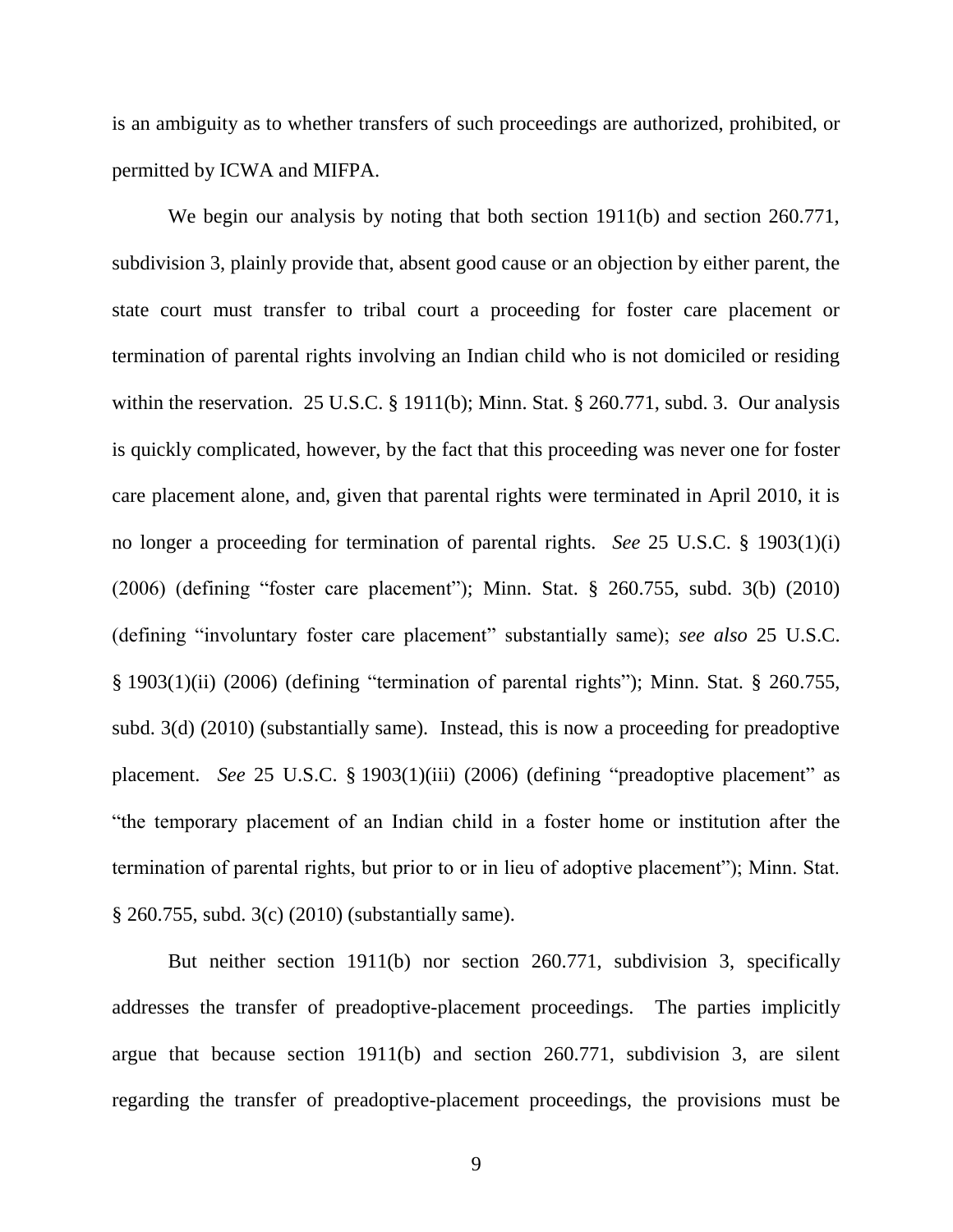ambiguous. Thus, the parties strongly dispute whether—given this silence in the respective provisions—the juvenile court could, should, or must transfer this preadoptiveplacement proceeding to the tribal court.

―[S]ilence in a statute regarding a particular topic does not render the statute unclear or ambiguous unless the statute is susceptible of more than one reasonable interpretation." *Premier Bank*, 785 N.W.2d at 760. The court must determine "whether the statutory construction issue . . . involves a failure of expression or an ambiguity of expression." *Id.* The court is forbidden from adding words or meaning that are "purposely omitted or inadvertently overlooked." *Id.* The court is only permitted to "go outside the language of the statute to determine legislative intent" if there is "more than one reasonable interpretation of the statute." *Id.* The parties have presented three interpretations of the silence in section 1911(b) and section 260.771, subdivision 3. As we explain below, we conclude that two of these interpretations are reasonable, that the provisions are therefore ambiguous, and that we must look outside the plain language of the statute to determination congressional and legislative intent.

## **The transfer provisions do not authorize the transfer of preadoptiveplacement proceedings.**

The tribe and the state contend that we can reasonably interpret the silence in section 1911(b) and section 260.771, subdivision 3, as *authorizing* the transfer of this preadoptive-placement proceeding to tribal court. *See In re M.S.*, 237 P.3d 161 (Okla. 2010) (concluding that 25 U.S.C. § 1911(b) authorizes transfer of preadoptive-placement proceeding to tribal court). We disagree. It is clear that Congress and the Minnesota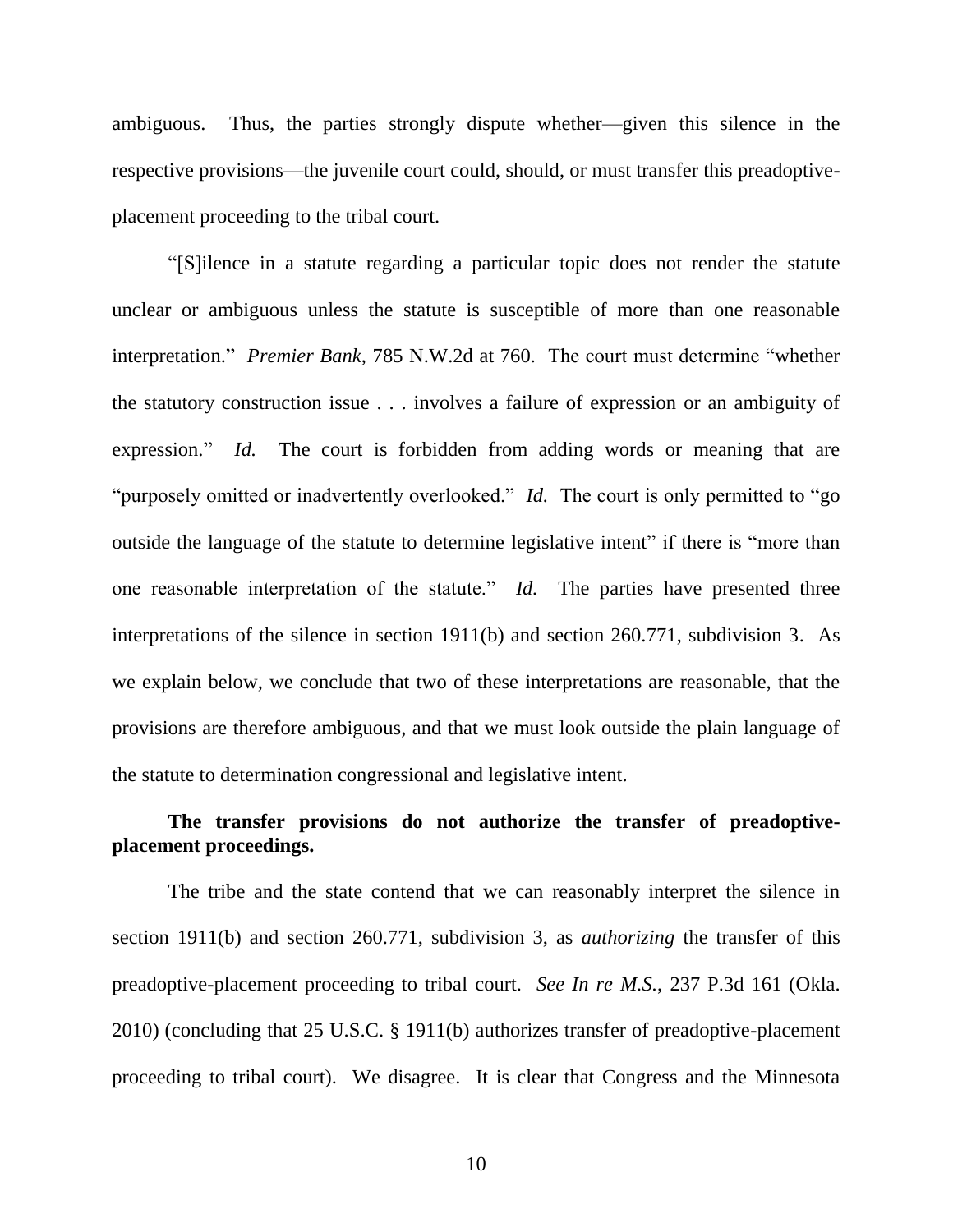legislature omitted preadoptive-placement proceedings from section 1911(b) and section 260.771, subdivision 3, because they included only foster-care-placement and termination-of-parental-rights proceedings in these provisions. *See In re A.P.*, 962 P.2d 1186 (Mont. 1998) (concluding that 25 U.S.C. § 1911(b) does not authorize transfer of preadoptive-placement proceeding to tribal court).

Had Congress or the Minnesota legislature intended to specifically authorize the transfer of preadoptive-placement proceedings to the tribal court through section 1911(b) or section 260.771, subdivision 3, they could have easily done so in one of two ways. They could have specifically included preadoptive-placement proceedings in the transferof-jurisdiction provisions. *See* 25 U.S.C. § 1911(b) (presumptively requiring transfer of only foster-care-placement and termination-of-parental-rights proceedings to tribal court); Minn. Stat. § 260.771, subd. 3 (substantially same); *see also ILHC of Eagan, LLC v. Cnty. of Dakota*, 693 N.W.2d 412, 419 (Minn. 2005) (stating that "the legislature must be presumed to have understood the effect of its words) (quotation omitted)). Or they could have used the broader, more inclusive category of "child-custody proceedings," as they did in provisions establishing exclusive tribal court jurisdiction over proceedings involving Indian children who are domiciliaries or residents of the tribal reservation or wards of the tribal court. *See* 25 U.S.C. § 1911(a) (2006) (establishing exclusive tribal jurisdiction over "any child custody proceeding" involving an Indian child who resides or is domiciled within the tribal reservation or who is a ward of the tribal court); Minn. Stat. § 260.771, subd. 1 (2010) (substantially same); *see also ILHC*, 693 N.W.2d at 419 (stating that courts must "read a particular provision in context with other provisions of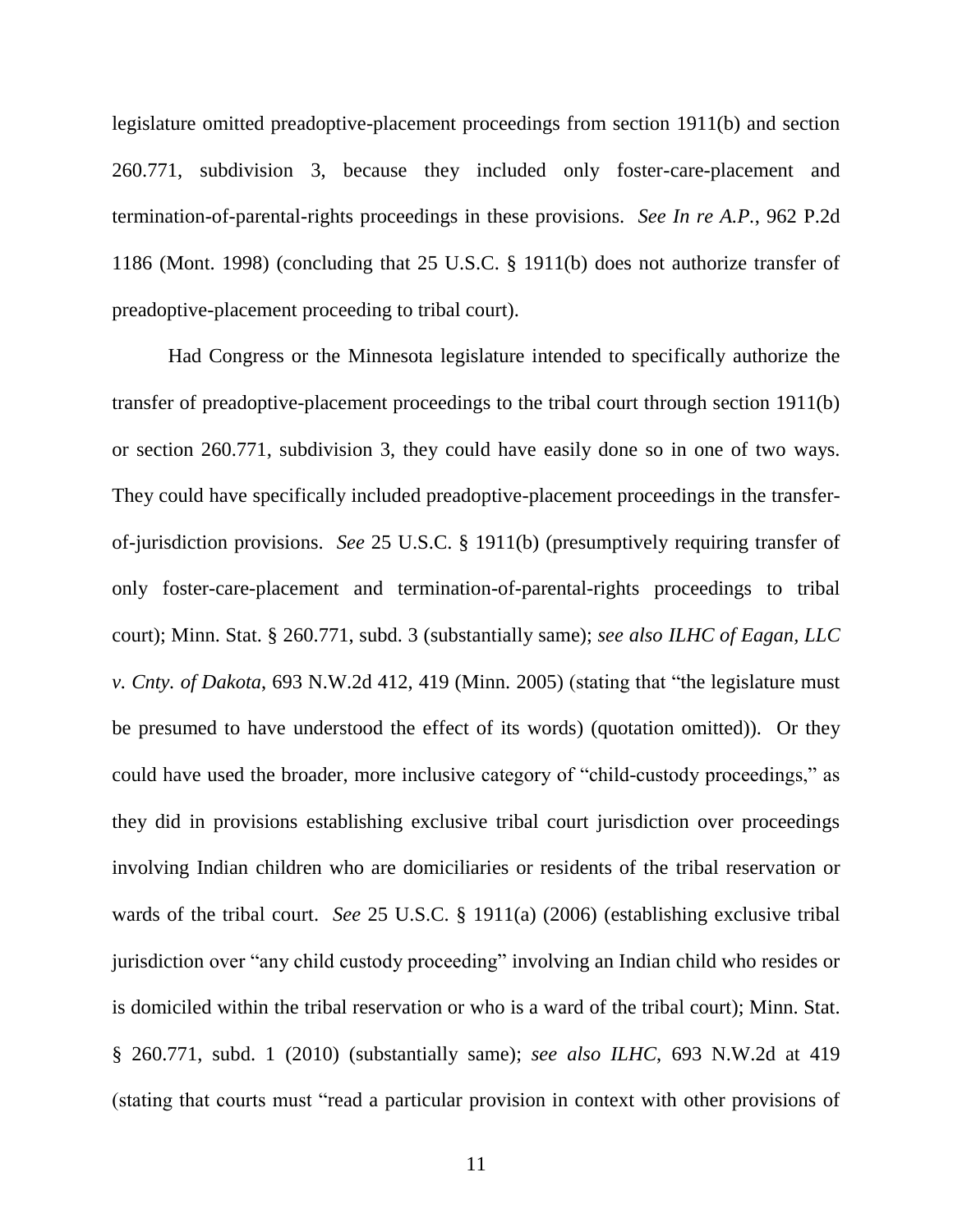the same statute in order to determine the meaning of the particular provision"). Congress and the Minnesota legislature did neither, and we decline to read the transfer provisions so as to add words that were omitted during the legislative process. *See Premier Bank*, 785 N.W.2d at 760 (forbidding courts from interpreting statutes to "add[] words or meaning" that legislature "purposely omitted or inadvertently overlooked" (quotation omitted)).

## **The transfer provisions do not prohibit the transfer of preadoptive-placement proceedings.**

The GAL, in contrast, argues that we can reasonably interpret the silence in section 1911(b) and section 260.771, subdivision 3, to indicate that Congress and the Minnesota legislature deliberately *prohibited* the transfer of this preadoptive-placement proceeding to tribal court. The GAL invokes the principle of *expressio unius est exclusio alterius*, a Latin phrase meaning that the expression of one thing is the exclusion of another. The GAL argues that because section 1911(b) and section 260.771, subdivision 3, explicitly authorize the transfer of foster-care-placement and termination-of-parentalrights proceedings, they should be read to implicitly prohibit the transfer of preadoptiveplacement proceedings. 25 U.S.C. § 1911(b); Minn. Stat. § 260.771, subd. 3.

Although the GAL's interpretation of section 1911(b) and section 260.771, subdivision 3, is not wholly unreasonable, we nevertheless conclude that it is incorrect. We first note that "th[e] maxim [*expressio unius est exclusio alterius*] is not of universal application, and great caution is needed in its application." *N. Pac. Ry. v. City of Duluth*, 243 Minn. 84, 88–89, 67 N.W.2d 635, 638 (1955). Under the GAL's interpretation of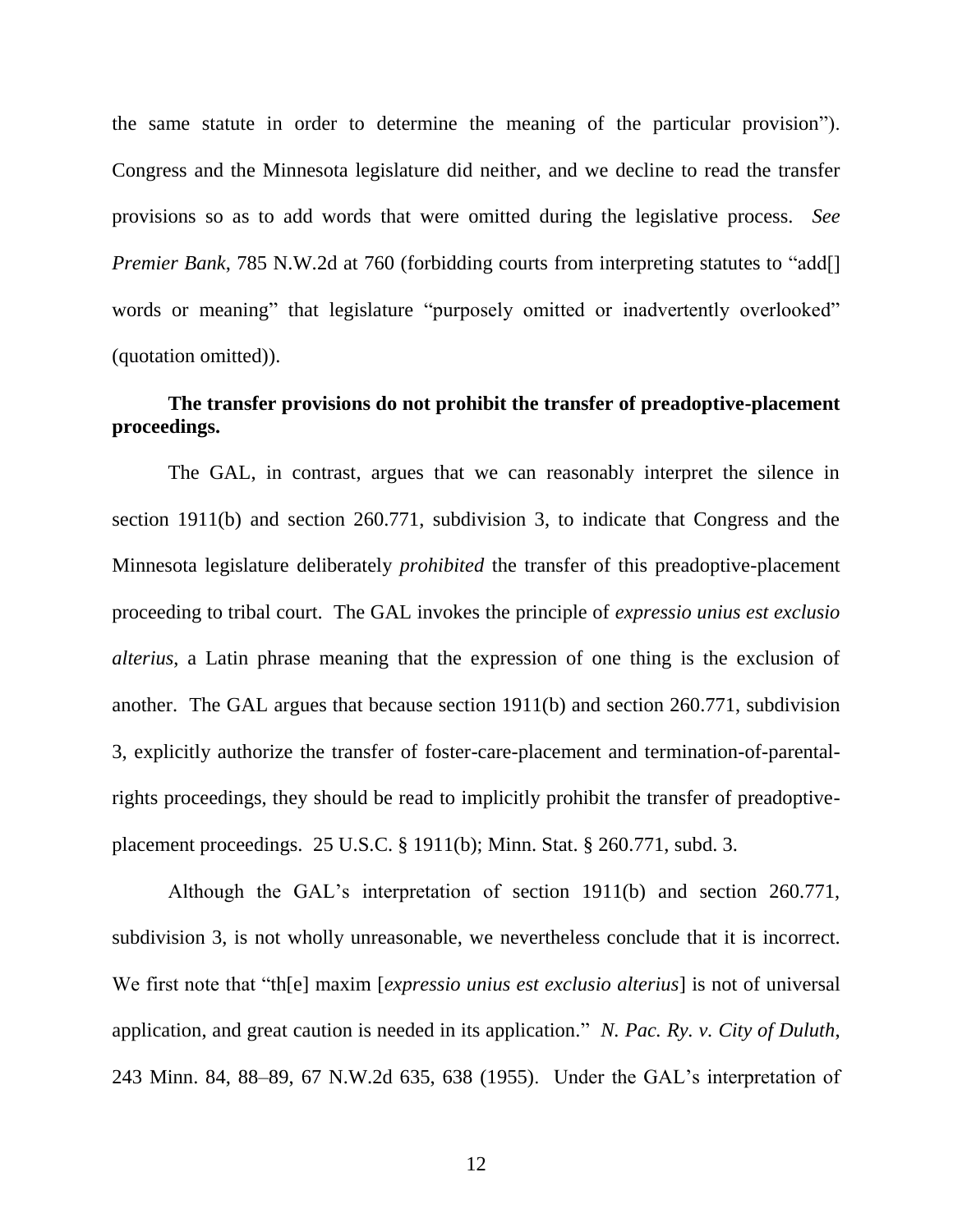section 1911(b) and section 260.771, subdivision 3, state courts would be affirmatively prohibited from transferring preadoptive-placement proceedings to tribal courts. Stated differently, state courts would be required to exercise jurisdiction over such proceedings, and could not decline to exercise jurisdiction in favor of the tribal courts. Such an interpretation turns ICWA on its head. In adopting ICWA and MIFPA, Congress and the Minnesota legislature wanted to promote, not discourage, tribal-court decision-making in child-custody proceedings involving Indian families and children. *Miss. Band of Choctaw Indians v. Holyfield*, 490 U.S. 30, 36–37, 109 S. Ct. 1597, 1601–02 (1989). In our view, if Congress and the Minnesota legislature had intended to deviate from this goal and prohibit the transfer of preadoptive-placement proceedings to tribal courts, they would have done so explicitly, by including provisions to that effect; not implicitly, by omitting preadoptive-placement proceedings from the transfer-of-jurisdiction provisions. *See* 25 U.S.C. § 1911(b); Minn. Stat. § 260.771, subd. 3.

With respect to ICWA alone, the GAL argues that the silence in section 1911(b) regarding the transfer of preadoptive-placement proceedings to tribal courts is a result of Congress's efforts to balance tribal and state interests. Although this may well have been Congress's motivation for drafting section 1911(b) as it did, this argument does little to advance the GAL's position. It is conceivable that Congress omitted preadoptiveplacement proceedings from section 1911(b) because it believed that a state's interest in the child is quite strong by that stage in the proceedings and that a federal statute requiring presumptive transfer of the proceeding to tribal court would infringe on the state's reserved powers. *See* U.S. Const., amend. X (stating that "powers not delegated to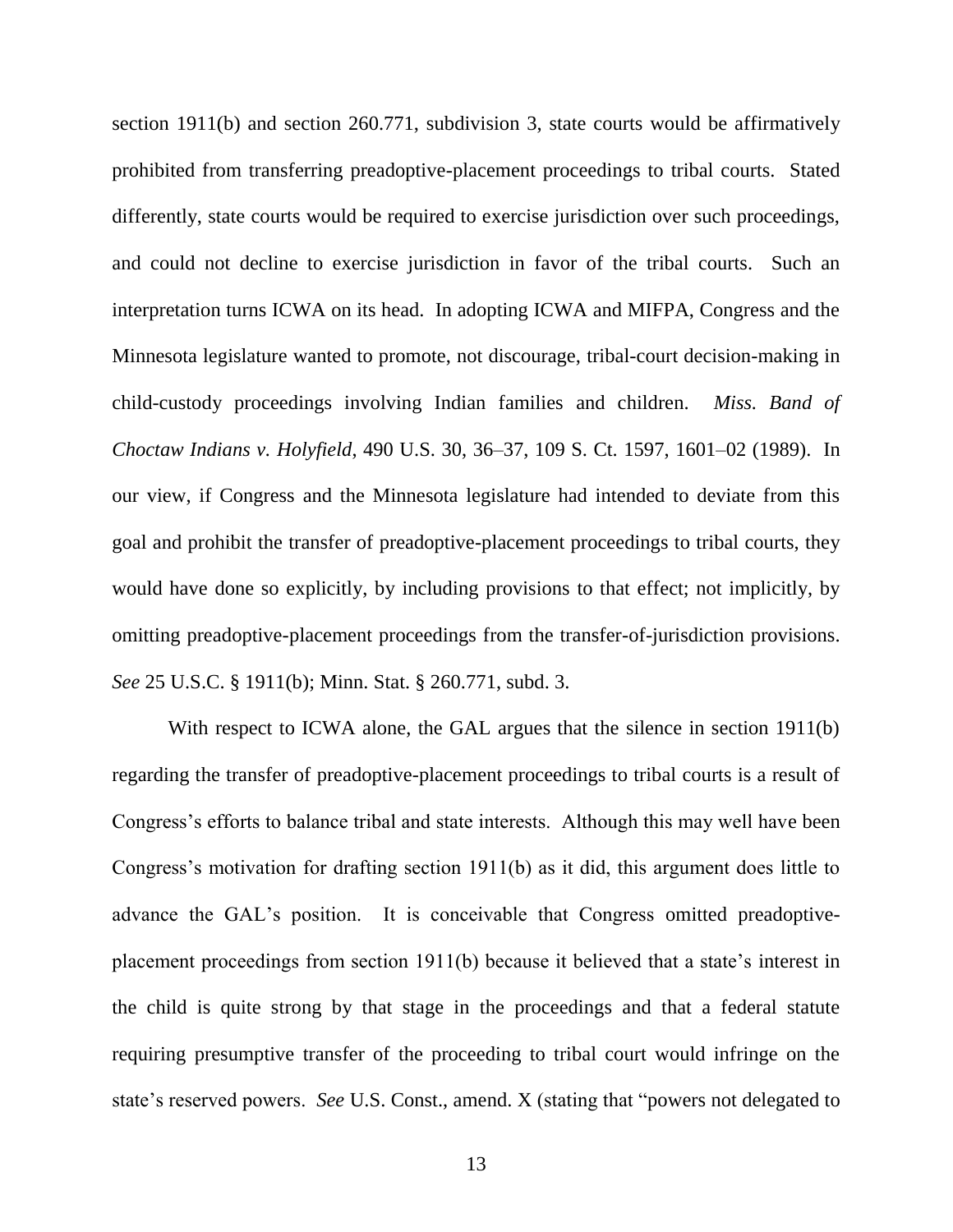the United States by the Constitution, nor prohibited by it to the states, are reserved to the States"); 25 U.S.C. § 1911(b) (omitting preadoptive-placement proceedings in the transfer-of-jurisdiction provision). But the state's reserved powers would seem to include not only the right to exercise jurisdiction over child-custody matters, but concomitantly the right to *decline* to exercise jurisdiction in favor of other states or sovereigns under appropriate circumstances. *Cf. State of Ohio ex rel. Popovici v. Agler*, 280 U.S. 379, 384, 50 S. Ct. 154, 155 (1930) (stating that matters involving domestic relations are reserved to the states); *Reed v. Albaaj*, 723 N.W.2d 50, 56 (Minn. App. 2006) (upholding district court's decision to exercise jurisdiction over child-custody matter); *Levinson v. Levinson*, 389 N.W.2d 761, 762 (Minn. App. 1986) (upholding district court's decision to decline to exercise jurisdiction over child-custody matter). The GAL's interpretation of section 1911(b) would essentially deprive a Minnesota tribunal of the opportunity to decline to exercise its jurisdiction and would seriously interfere with Minnesota's exercise of its reserved powers.

#### **The transfer provisions leave a gap to be filled by the states.**

Although we reject the tribe's and the state's argument that section 1911(b) and section 260.771, subdivision 3, authorize the transfer of preadoptive-placement proceedings to tribal court, these parties alternatively contend that section 1911(b) and section 260.771, subdivision 3, neither authorize nor prohibit the transfer of a preadoptive-placement proceeding to tribal court, but instead leave a "gap" as to whether such proceedings can be transferred to tribal court. That "gap," they argue, can and should be filled by reference to the policies underlying the passage of ICWA and other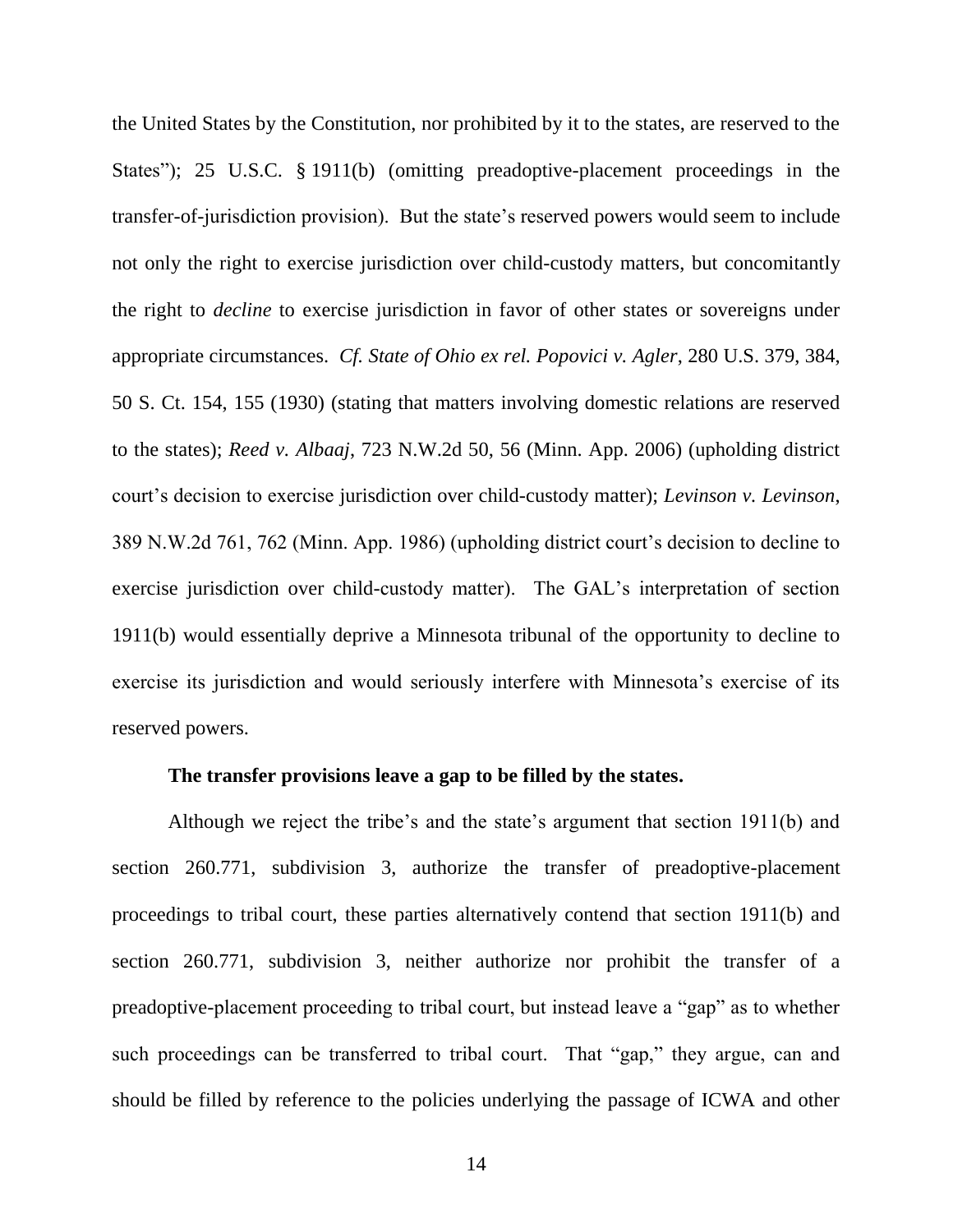state sources of law. We conclude that this is the proper interpretation of section 1911(b) and section 260.771, subdivision 3.

Initially, this interpretation is consistent with the principle that "statutes are to be construed liberally in favor of the Indians, with ambiguous provisions interpreted to their benefit.‖ *Montana v. Blackfeet Tribe of Indians*, 471 U.S. 759, 766, 105 S. Ct. 2399, 2403 (1985). This interpretation is also in accord with the overall purpose and scheme of ICWA and MIFPA, which responded to the large-scale removal of Indian children from Indian families and tribes and their placement in non-Indian families and communities by establishing statutory schemes that favor tribal decision-making in child-custody determinations regarding Indian children. *See Holyfield*, 490 U.S. at 34–37, 109 S. Ct. at 1600–01 (discussing purposes of ICWA). Finally, this interpretation comports with the long-standing understanding that ICWA and MIFPA establish "concurrent, but presumptively tribal jurisdiction" over child custody proceedings involving Indian children who are not domiciliaries or residents of the tribal reservation. *See id.* at 36, 109 S. Ct. at 1602 (stating that section 1911(b) recognizes concurrent state and tribal jurisdiction with regard to Indian children who are located off the reservation); *T.T.B.*, 724 N.W.2d at 305 (stating that section 1911(b) and section 260.771, subdivision 3, recognize the same).<sup>7</sup> We therefore conclude that section 1911(b) and section 260.771, subdivision 3, leave a gap with regard to the transfer of preadoptive-placement proceedings. That gap, in turn, is to be filled by other state sources of law which could

<sup>&</sup>lt;sup>7</sup> "Concurrent jurisdiction describes a situation where two or more tribunals are authorized to hear and dispose of a matter." *Gavle v. Little Six, Inc.*, 555 N.W.2d 284, 290 (Minn. 1996).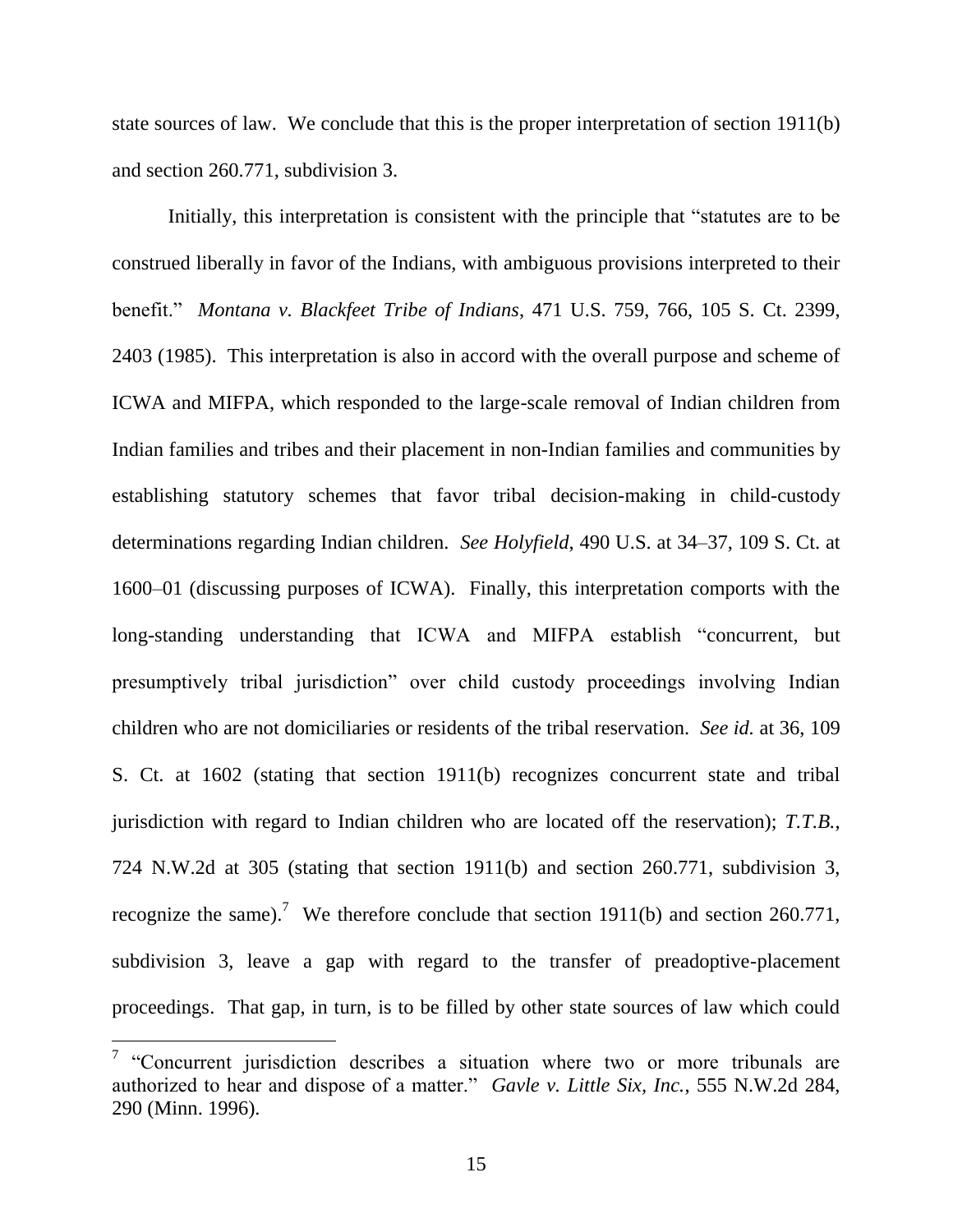authorize the transfer of preadoptive-placement proceedings to Indian tribes with concurrent jurisdiction.

### **Other state authority permits the transfer of preadoptive-placement proceedings.**

We are left then to examine other state authorities to determine whether the juvenile court had the authority to transfer this preadoptive-placement proceeding to tribal court. The tribe and the county cite three authorities that purportedly authorize the juvenile court's decision to grant the tribe's motion for transfer: (1) a February 22, 2007, agreement between the state and the tribe (tribal-state agreement); (2) the Minnesota Department of Human Services manual (DHS manual); and (3) the Minnesota Rules of Juvenile Protection Procedure (rules). Because we conclude that the rules authorize the transfer of this preadoptive-placement proceeding to tribal court, we do not address whether the tribal–state agreement and the DHS manual provide additional authority for the juvenile court's transfer order.

Absent an objection from either parent or good cause, the juvenile court shall transfer a "juvenile protection matter" involving an Indian child upon a motion from the Indian child's parent, Indian custodian, or tribe. Minn. R. Juv. Prot. P. 48.01, subd. 3. A "juvenile protection matter" includes post-termination-of-parental-rights "permanent" placement matters.‖ *See* Minn. R. Juv. Prot. P. 2.01(14) (definition of juvenile protection matter); Minn. Stat. § 260C.201 (2010) (discussing post-termination permanent placements). The rule's comments further explain that "[ICWA] does not preclude the transfer of matters to tribal court following termination of parental rights," and the rules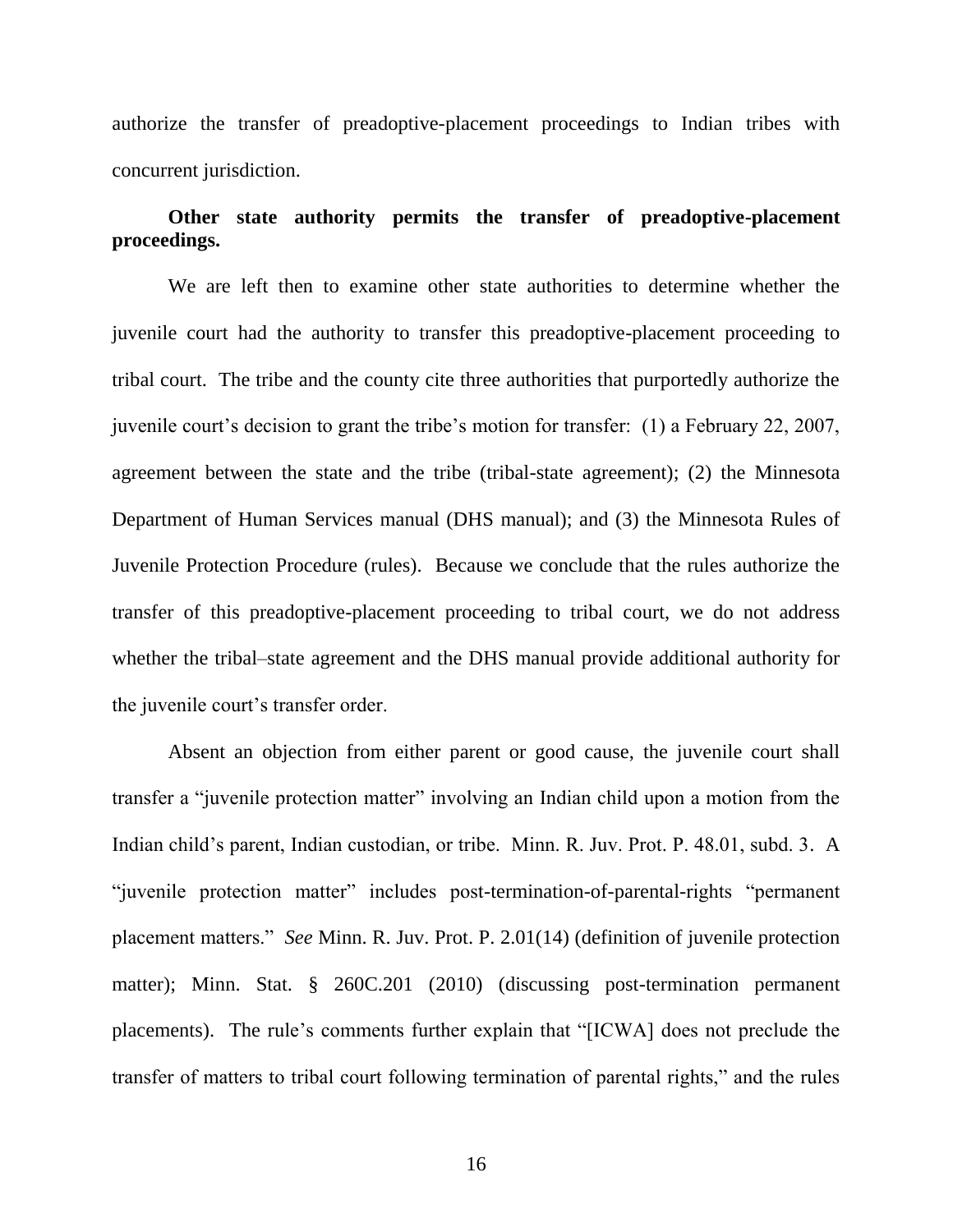―recognize[] the practice of transferring the cases to the tribe after termination of parental rights." Minn. R. Juv. Prot. P. 48.01, cmt.

The GAL concedes that, based on the rules, the juvenile court was apparently authorized to transfer this preadoptive-placement proceeding to tribal court. But the GAL contends that the provisions of the Uniform Child Custody Jurisdiction and Enforcement Act (UCCJEA), Minn. Stat. §§ 518D.101-.317 (2010), not the rules, govern jurisdiction over this preadoptive-placement proceeding. UCCJEA was adopted for the purpose of resolving jurisdictional issues that arise in interstate child-custody disputes. *Stone v. Stone*, 636 N.W.2d 594, 597 (Minn. App. 2001). The drafters of UCCJEA contemplated that UCCJEA would be relevant to certain child-custody determinations involving Indian children because it provided that Minnesota courts are to "treat a tribe as if it were a state  $\ldots$  for the purpose of applying [UCCJEA]." Minn. Stat. § 518D.104(b). But they specifically provided that UCCJEA does not apply to child-custody proceedings "to the extent that [they are] governed by  $[ICWA]$ ." Minn. Stat. § 518D.104(a). In this situation, however, because ICWA does not squarely address whether the juvenile court can transfer this preadoptive-placement proceeding to tribal court, the tribe's motion to transfer jurisdiction is arguably subject to UCCJEA. *See id.*; 25 U.S.C. § 1911(b) (omitting preadoptive-placement proceedings in the transfer-of-jurisdiction provision).

We nonetheless reject the GAL's position. Rules of procedure generally control over statutes on matters of procedural, as opposed to substantive, law. *See In re Welfare of J.R., Jr.*, 655 N.W.2d 1, 3 (Minn. 2003) (concluding that then-existing Minnesota Rules of Juvenile Procedure controlled over conflicting statutes regarding procedural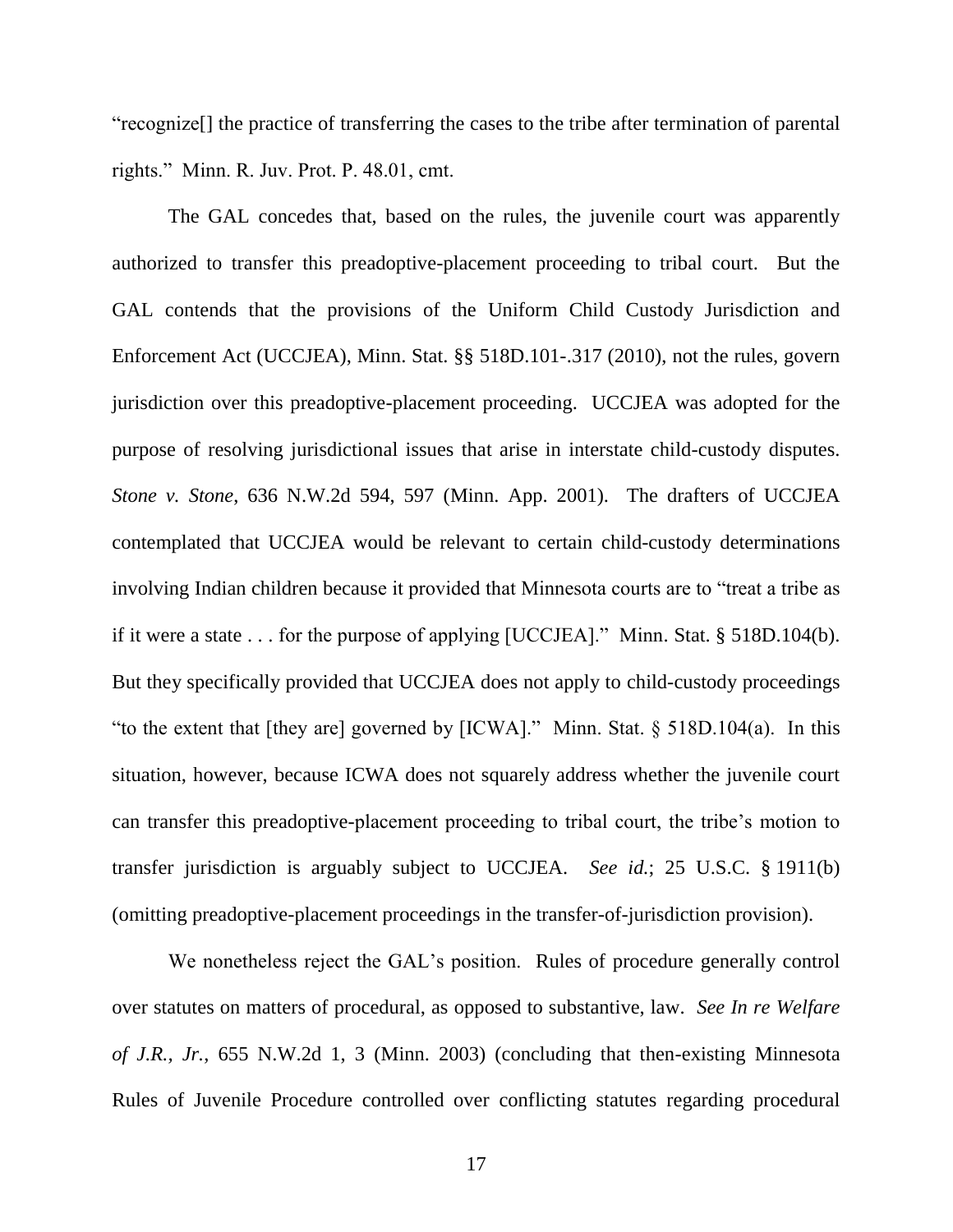law). The question here is whether the provisions regarding the transfer of jurisdiction are procedural or substantive. Procedural law "neither creates a new cause of action nor deprives defendant of any defense on the merits." *Stern v. Dill*, 442 N.W.2d 322, 324 (Minn. 1989) (quotation omitted). Substantive law, in contrast, "creates, defines, and regulates rights." *Id.* (quotation omitted). A transfer of jurisdiction will alter the identity of the decisionmaker in this preadoptive-placement proceeding, but it will not change the basic purpose of the preadoptive-placement proceeding—to identify a permanent home that is in the best interests of S.S. For this reason, we conclude that the transfer of jurisdiction is a procedural issue and that, to the extent that both the rules and UCCJEA are germane to the tribe's motion to transfer, the rules trump UCCJEA and permit the transfer of this preadoptive-placement proceeding to tribal court.<sup>8</sup>

<sup>&</sup>lt;sup>8</sup> We also note that even if UCCJEA were applicable, the GAL would not necessarily prevail. The GAL contends that UCCJEA vests the state court with "exclusive, continuing jurisdiction" over this preadoptive-placement proceeding because it has already made a child-custody determination regarding S.S. Minn. Stat. § 518D.202(a) (2010). But the GAL ignores the fact that, even in those cases in which a juvenile court has exclusive, continuing jurisdiction, UCCJEA also allows the juvenile court to "decline" to exercise its jurisdiction at any time if it determines that it is an inconvenient forum under the circumstances and that a [tribal court] is a more appropriate forum." Minn. Stat. § 518D.207(a) (2010); *see also* Minn. Stat. § 518D.104(b) (2010) (stating that a tribe is to be treated as if it were a state for the purposes of applying UCCJEA). Thus, even if UCCJEA applied, the state court would still be permitted to decline to exercise its jurisdiction in favor of the tribal court, although it would first have to consider the factors enumerated in UCCJEA. Minn. Stat. § 518D.207(a), (b) (2010).